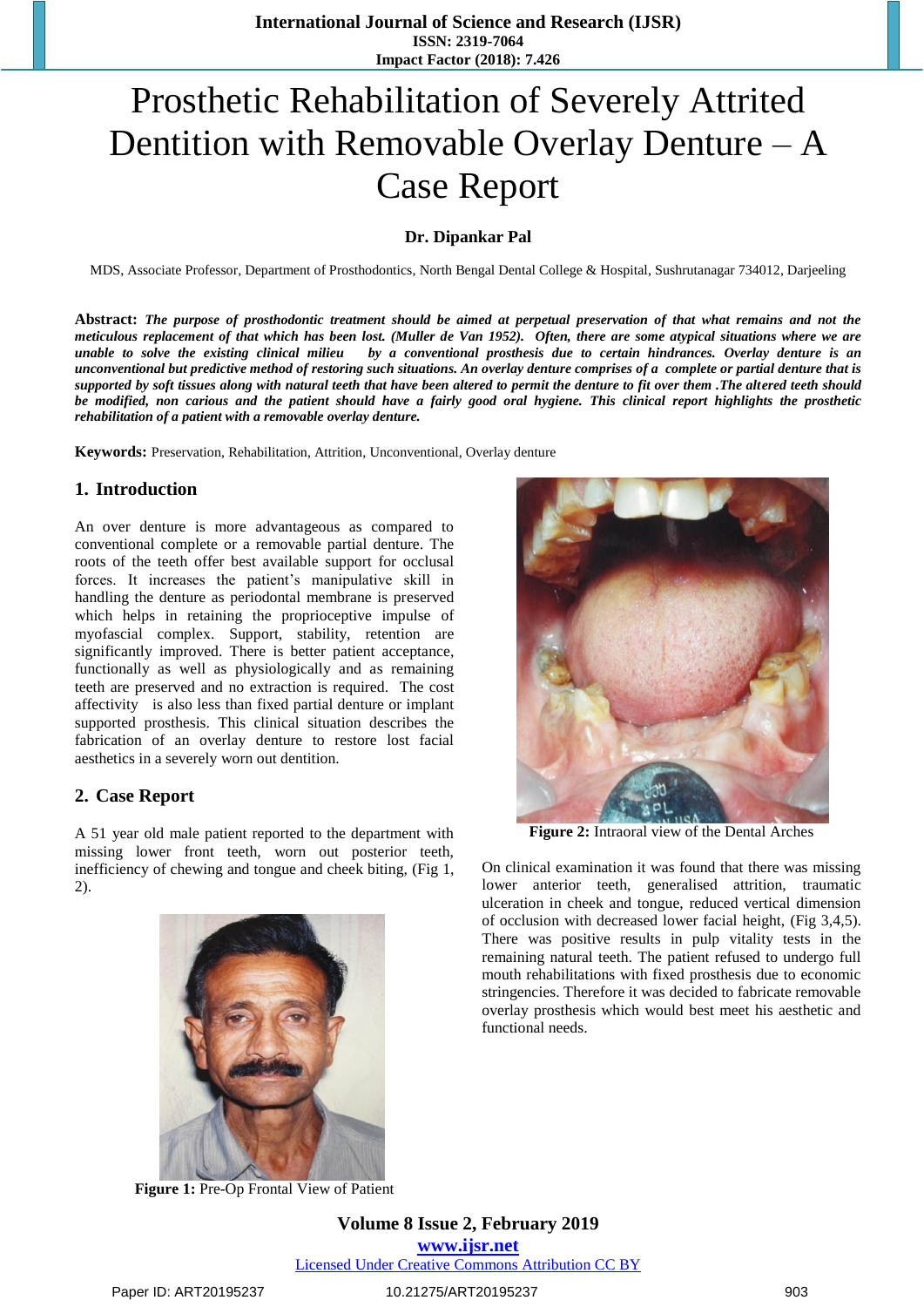### **International Journal of Science and Research (IJSR) ISSN: 2319-7064 Impact Factor (2018): 7.426**



Figure 3: Pre-Op Profile View of the Patient with reduced VDO



**Figure 4:** Intraoral view of the Upper dental arch



**Figure 5:** Intra-oral view of teeth in occlusion

#### **3. Clinical Procedure**

#### *Investigations*

Routine radiographic evaluation was done followed by full arch primary alginate impressions and fabrication of diagnostic casts. Surveying and evaluation of the casts was performed.

#### *Mouth Preparation*

Thorough oral prophylaxis was performed. Sharp cuspal edges and overhanging enamel margins were removed by enameloplasty. All existing undercuts were removed and the supporting teeth were smoothened following standard protocols.

#### *Treatment*

Secondary impressions were made in rubber-base impression material and final working casts were prepared with Type III gypsum product.

The lost vertical dimension of occlusion was assessed and centric relation was recorded at an established and increased vertical dimension.

Selection of teeth was done followed by teeth setting and a try-in was checked in the patient's mouth.

The dentures were processed, finished and polished following routine procedures. (Fig. 6).

The prosthesis was inserted in the mouth with the teeth in occlusion to correlate centric relation to centric occlusion. (Fig. 7)



**Figure 6:** Processed Overlay Dentures



**Figure 7:** Prosthesis inserted with teeth in Occlusion

#### *Post-insertion Advice:*

Regular brushing of the existing natural teeth, denture hygiene maintenance, fluoride application and use of

# **Volume 8 Issue 2, February 2019 www.ijsr.net**

Licensed Under Creative Commons Attribution CC BY

#### Paper ID: ART20195237 10.21275/ART20195237 904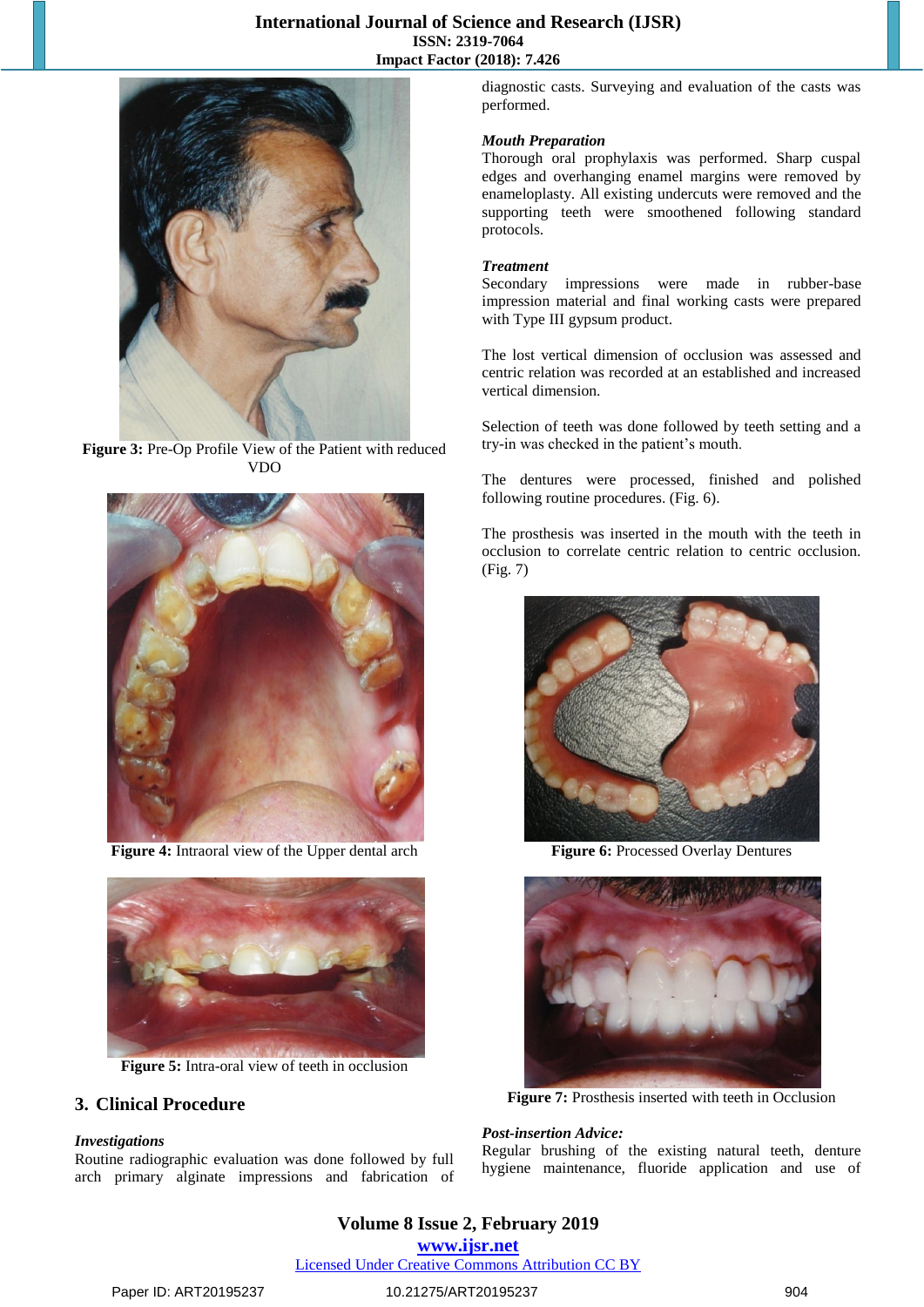chlorhexidine mouth rinse were the instructions given to the patient.

#### **4. Discussion**

Decreased vertical height due to severe attrition of the existing natural dentition, compromised aesthetics and chewing inefficiency was the chief complain of this patient. . Tentative jaw relation was re -established and recorded at desired vertical height, which was within 3mm of the preexisting vertical dimension of occlusion, keeping in mind the prevention of incidence of TMJ dysfunction. Restoration of lost vertical height was clearly distinguished. (Fig. 8, 9). Aesthetic restoration of smile was distinctly noticeable, (Fig. 10), along with better chewing efficiency. The retained proprioceptive response, coupled with better neuro-muscular co ordination resulted in greater patient acceptance in this particular case.



**Figure 8:** Post Op. Frontal View of the patient



**Figure 9:** Post Op. Profile view with increased VDO



**Figure 10:** Patient in smiles after receiving the prosthesis

#### **5. Conclusion**

Rehabilitation of this case by an unconventional method was a challenging task. The overlay dentures here played a dual role of a super imposed prosthesis as well as a modified bite raising appliance, with economic feasibility keeping more latitude in design concept like endodontic treatment with fixed reconstructions later on. A conventional removable partial denture was not indicated here due to severe attrition and loss of vertical height. Complete denture prosthesis following total extraction would lead to more bone resorption. The better retention and stability achieved with preservation of natural teeth led to broader distribution of functional and para-functional forces with fewer adjustments.

#### **Manufacturer's Details**

Tropicalgin, Zhermack, Italy. Reprosil, Dentsply, USA, Type III Dental Stone, Kalabhai, Karson , DPI Heat Cure Acrylic Resin Material, Mumbai, Maharashtra

#### **References**

- [1] A H Fenton, Removable Partial Prosthesis for the Elderly, Journal of Prosthetic Dentistry, 1994 – thejpd.org
- [2] Brewer, Morrow R M, Over Dentures. 2nd edn. St. Louis: Mosby; 2nd edn. 1980
- [3] C.Bataglion, T H Hotta, W. Matsumoto, Reestablishment of Occlusion through overlay removable partial dentures : a case report , Brazilian Dental journal, 2012- SciELO Brasil
- [4] J Fonseca, P Nicolau, T Daher, Maxillary overlay removable partial dentures for the restoration of worn teeth, Compend Contin Educ Dent 2011 – cdeworld.com
- [5] JB Farmer, ME Conelly, Treatment of open occlusions with onlay and overlay removable partial dentures, Journal of Prosthetic Dent, 1984- thejpd.org
- [6] MR Ganddini, M Al-Mardini, GN Graser, Maxillary and mandibular overlay removable partial dentures for the restoration of worn teeth, The journal of Prosthetic Dent, 2004, Elsevier

# **Volume 8 Issue 2, February 2019**

**www.ijsr.net**

Licensed Under Creative Commons Attribution CC BY